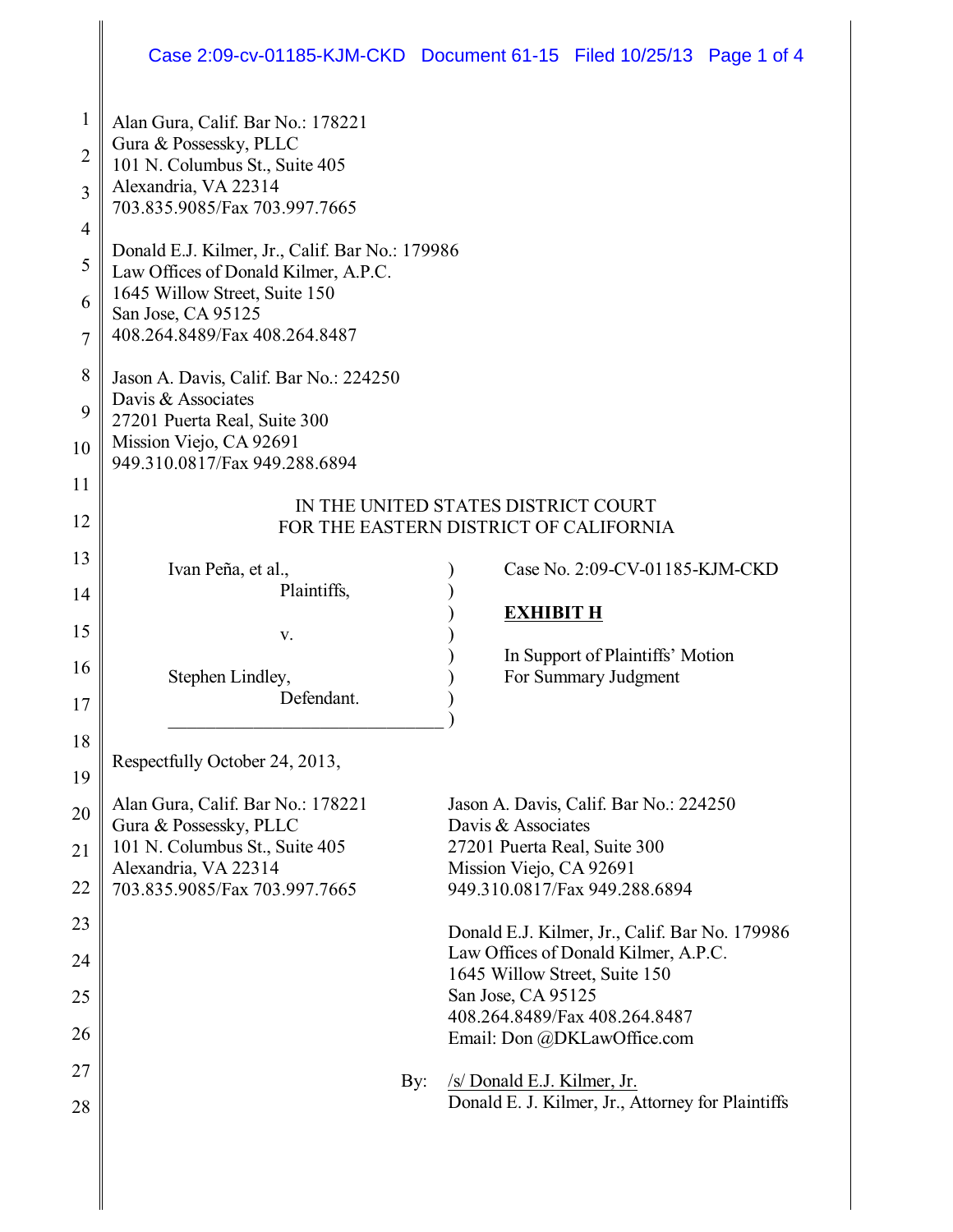### TABLE OF CONTENTS



| <b>POINT &amp; SHOOT ERGONOMICS™</b>                                                                          | $7 - 8$                   |
|---------------------------------------------------------------------------------------------------------------|---------------------------|
| <b>XD FEATURES WELL ARE AN ALL PROPERTY AND FEATURES</b>                                                      | $9 - 10$                  |
|                                                                                                               | $11 - 12$                 |
| 45 ACP <b>Example 20</b> ACC <b>RESIDENT</b>                                                                  | $13 - 14$                 |
| XD GEAR® PACKAGE NAME AND RESERVE TO A SERIES AND THE RESERVE TO A SERIES AND RESERVE TO A SERIES AND RESERVE | $\frac{1}{15-16}$         |
| <b>XD<sup>®</sup> WITH THUMB SAFETY</b>                                                                       | $17-20$                   |
|                                                                                                               | $\overline{\text{21-22}}$ |
| COMPACT 5"                                                                                                    | 23-24                     |
| <b>TACTICAL 5"</b>                                                                                            | 25-26                     |
| <b>SERVICE MODEL 4"</b>                                                                                       | $27 - 28$                 |
| <b>SUB-COMPACT 3"</b>                                                                                         | 29-30                     |



2003<br>AMERICAN RIFLEMAN HANDGUN OF THE YEAR XD® PISTOL

| <b>INTRODUCTION TO THE (M) FACTOR™</b>                                               | $31 - 32$ |
|--------------------------------------------------------------------------------------|-----------|
| <b>DESIGN AND RESIGN AND RESIGN AND RESIGN AND RESIGN AND RESIGN AND RESIGNATION</b> | 33        |
|                                                                                      | 34        |
| <b>INNOVATIONS</b>                                                                   | 35        |
| <b>PERSONALIZATION</b>                                                               | 36        |
| <b>MULTI-PURPOSE CASE</b>                                                            | $37 - 38$ |
| $XD(M)$ 4.5"                                                                         | 39-40     |
| SPRINGFIELD CUSTOM™                                                                  | $41 - 46$ |
| <b>ACCESSORIES</b>                                                                   | 47-50     |
| <b>COMPARISON CHARTS</b>                                                             | 51-54     |

2006 AMERICAN RIFLEMAN HANDGUN OF THE YEAR XD® 45ACP PISTOL

2006 SHOOTING INDUSTRY ACADEMY OF EXCELLENCE HANDGUN OF THE YEAR XD® 45ACP PISTOL

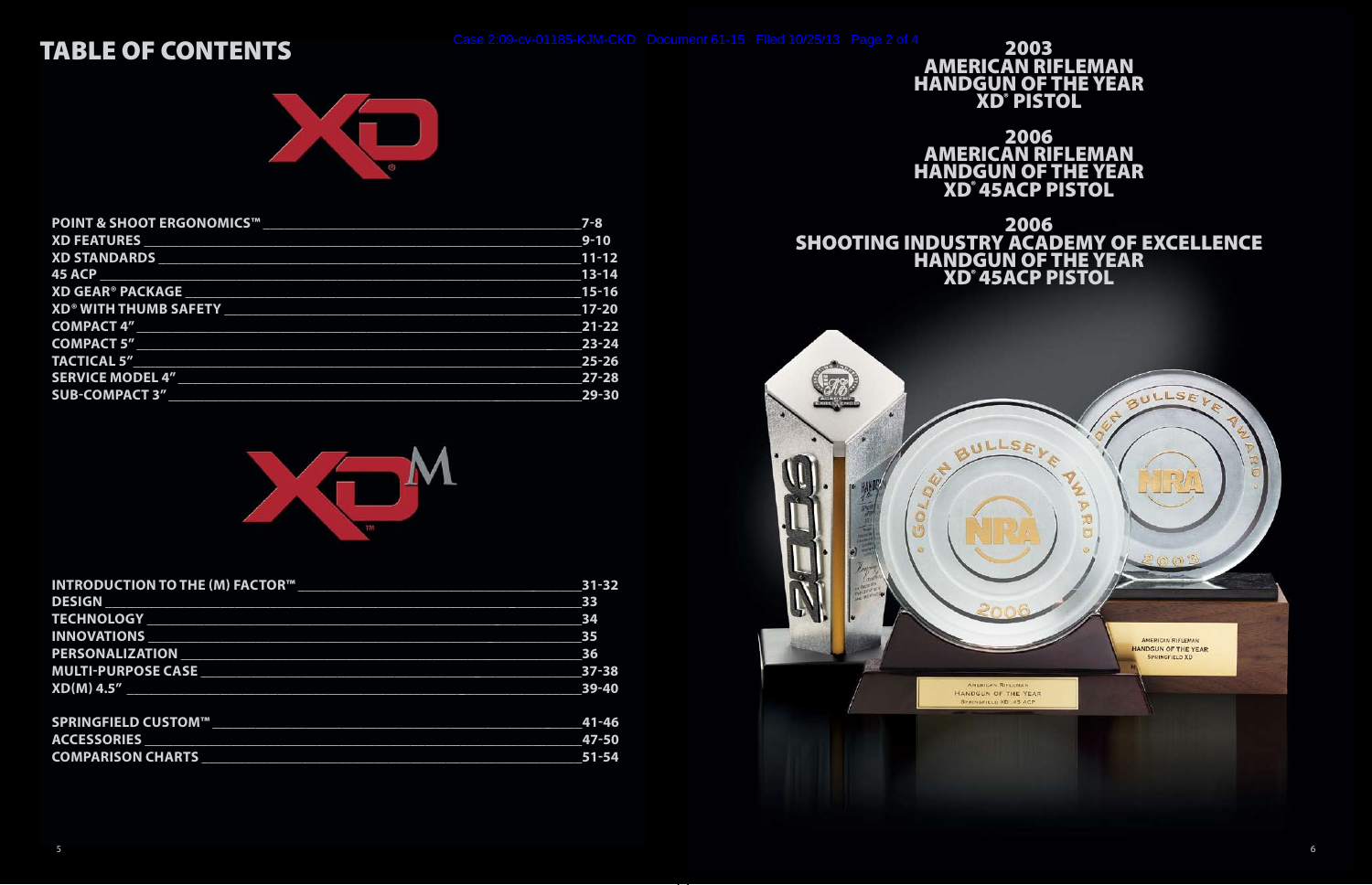**the shooter can check the striker status indicator by sight or touch to verify the striker is in the cocked position.**

**the loaded chamber indicator allows the shooter to verify visually or by touch, and without a doubt, that there is a round in the chamber.**

**the ultra safety assurance (usa) trigger system™ guards against accidental discharge from dropping or bumping by locking the trigger in place until direct, rearward pressure is applied.** 

**The grip safety on the XD® allows it to fire only when the shooter has a firm grip on the pistol.**











**In 2001, Springfield Armory set out to show customers, the firearm's industry, and the rest of the world a whole new standard in ergonomic design and available features. With the introduction of the XD® polymer pistol, they did just that ...**

# THE standards